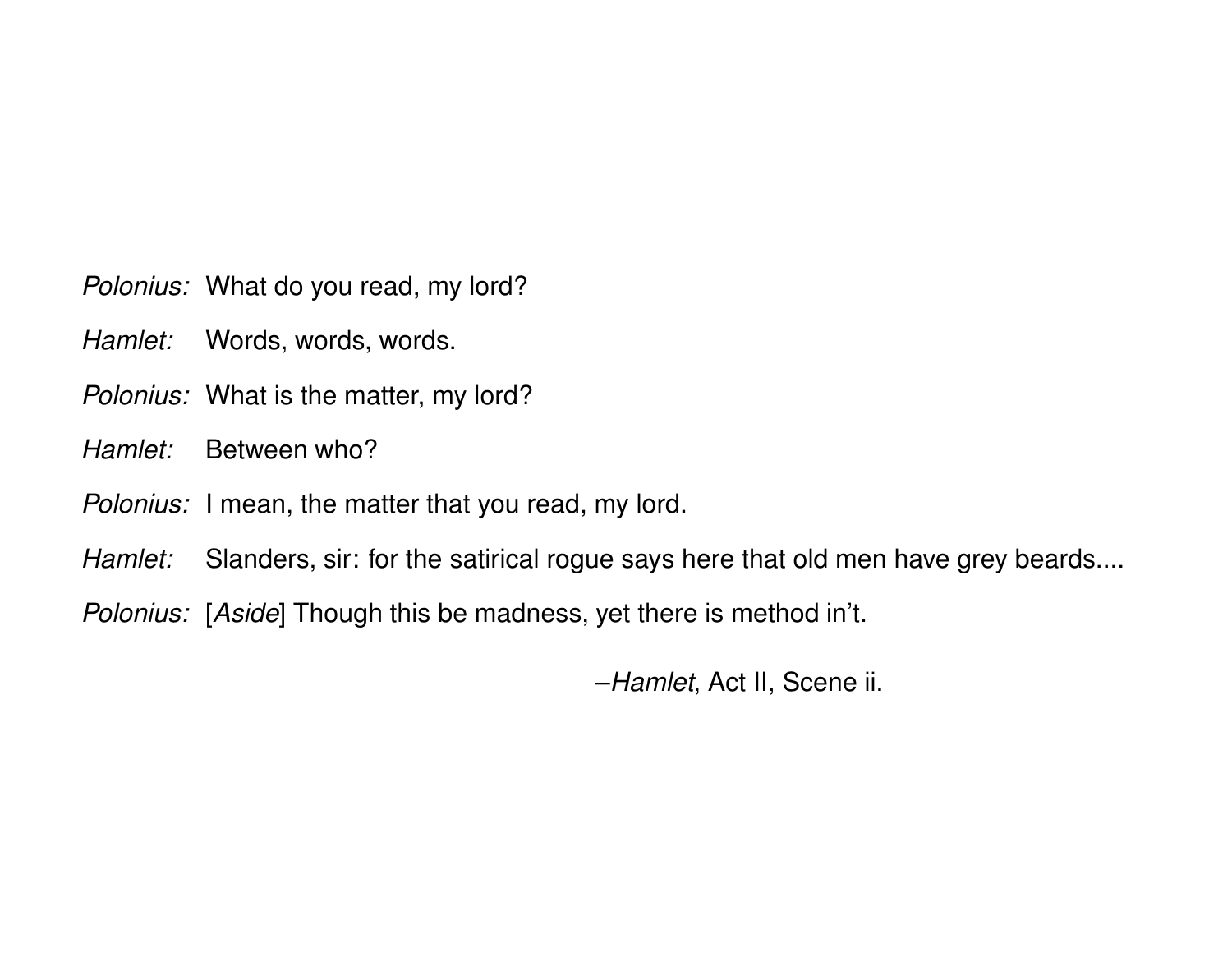## What is the matter?

Text categorization (broadly construed): identification of "similar" documents.

Similarity criteria include:

- **topic** (subject matter)
- **source** (authorship or genre identification)
- **relevance** to <sup>a</sup> query (ad hoc information retrieval)
- **sentiment polarity**, or author's overall opinion (data mining)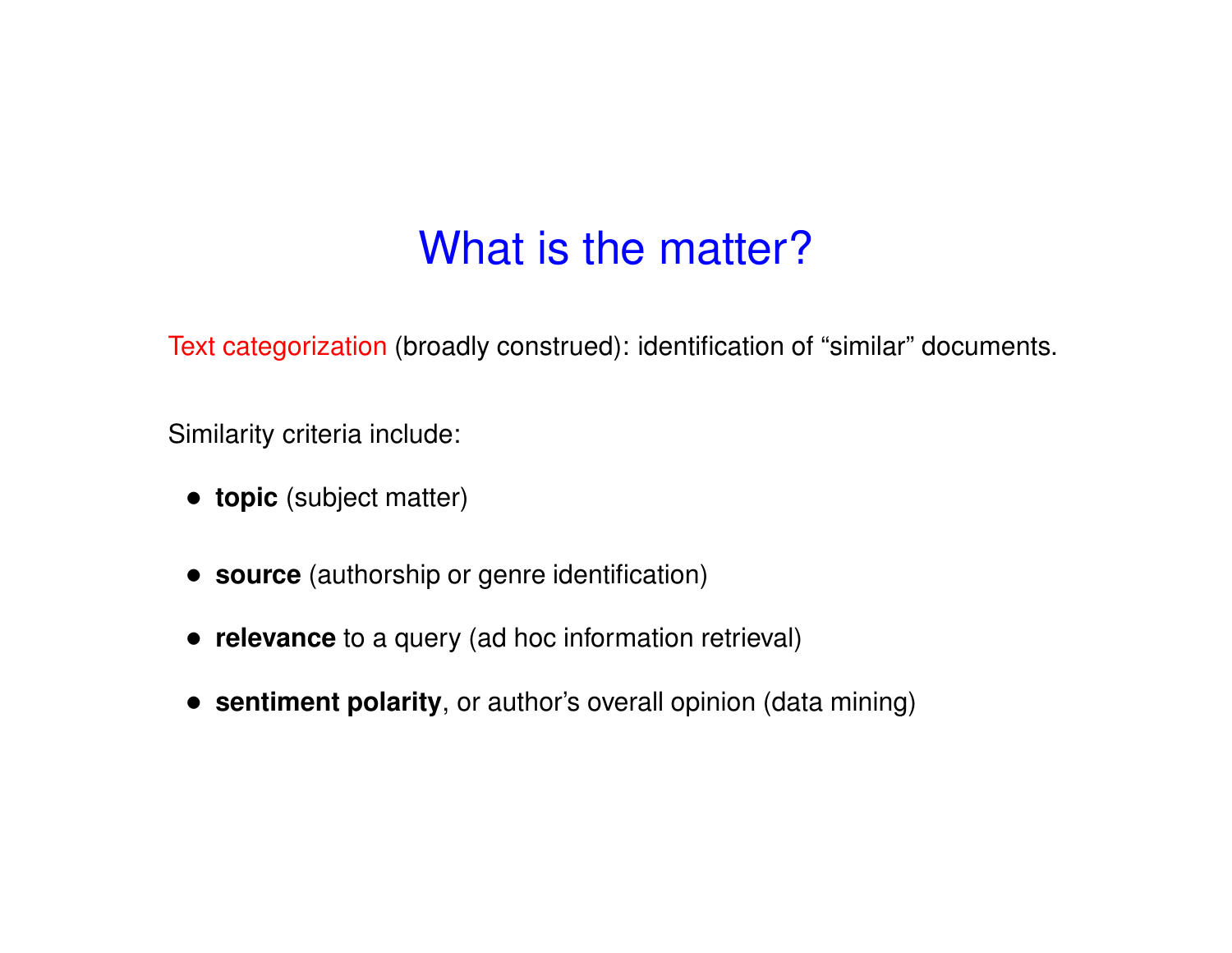### Method to the madness

Syntax and semantics are ultimately necessary, but "**bag-of-words**"-based feature vectors are quite effective.

Can we do even better within <sup>a</sup> knowledge-lean framework?

- Act I: Iterative Residual Re-scaling: a generalization of Latent Semantic Indexing (LSI) that creates improved representations for topic-based categorization
- Act II: Sentiment analysis via minimum cuts: optimal incorporation of pair-wise relationships in <sup>a</sup> more semantically-oriented task

Joint work with Rie Kubota Ando (I) and Bo Pang (II).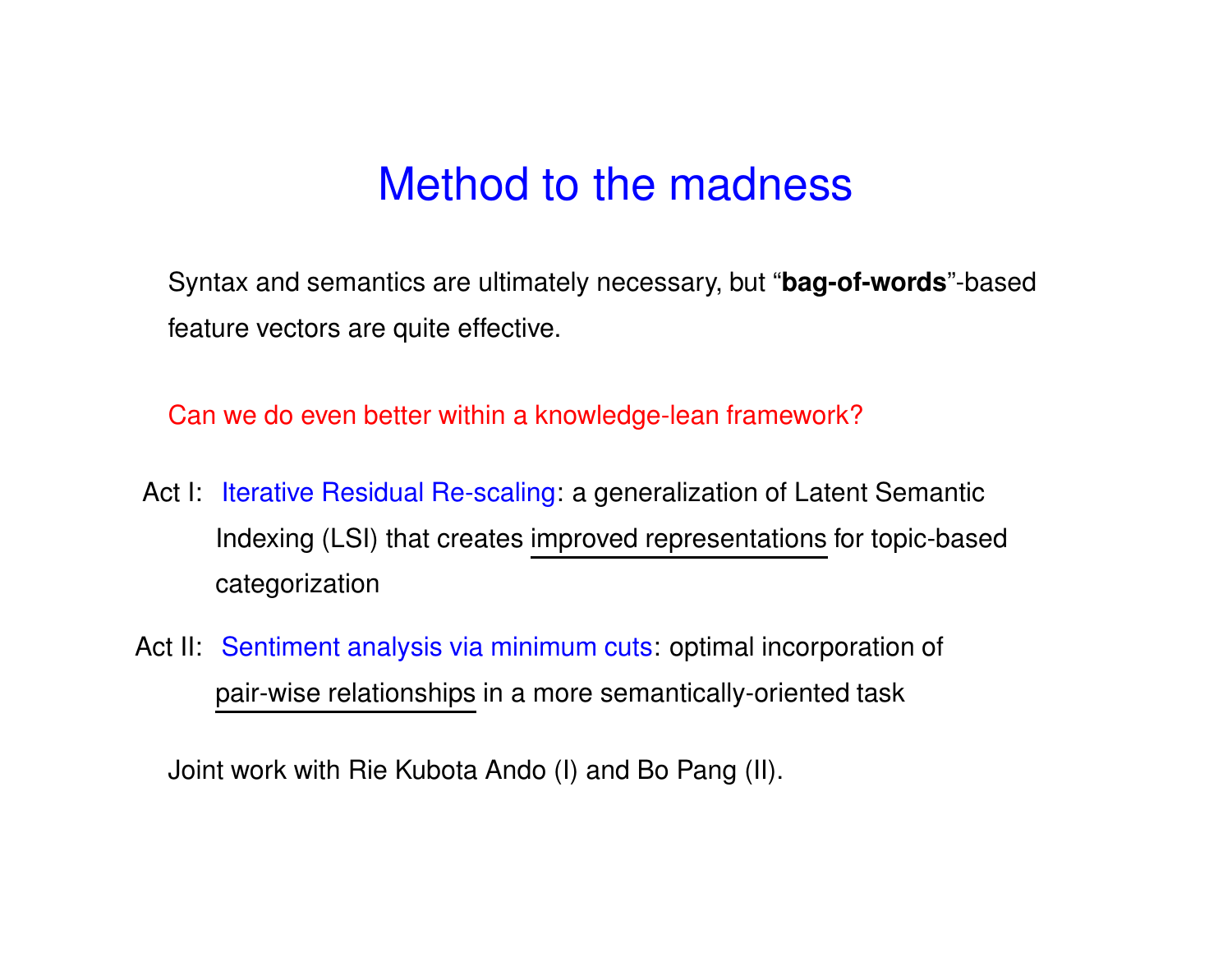## Words, words, words

#### *Documents:*



trunkmakehoodcarmodelemissions trunktruck tires engine hood car

*Term−documentmatrix D:*



 car emissions model probabilities hidden engine make Markov normalize hood tires trucktrunk

![](_page_3_Picture_8.jpeg)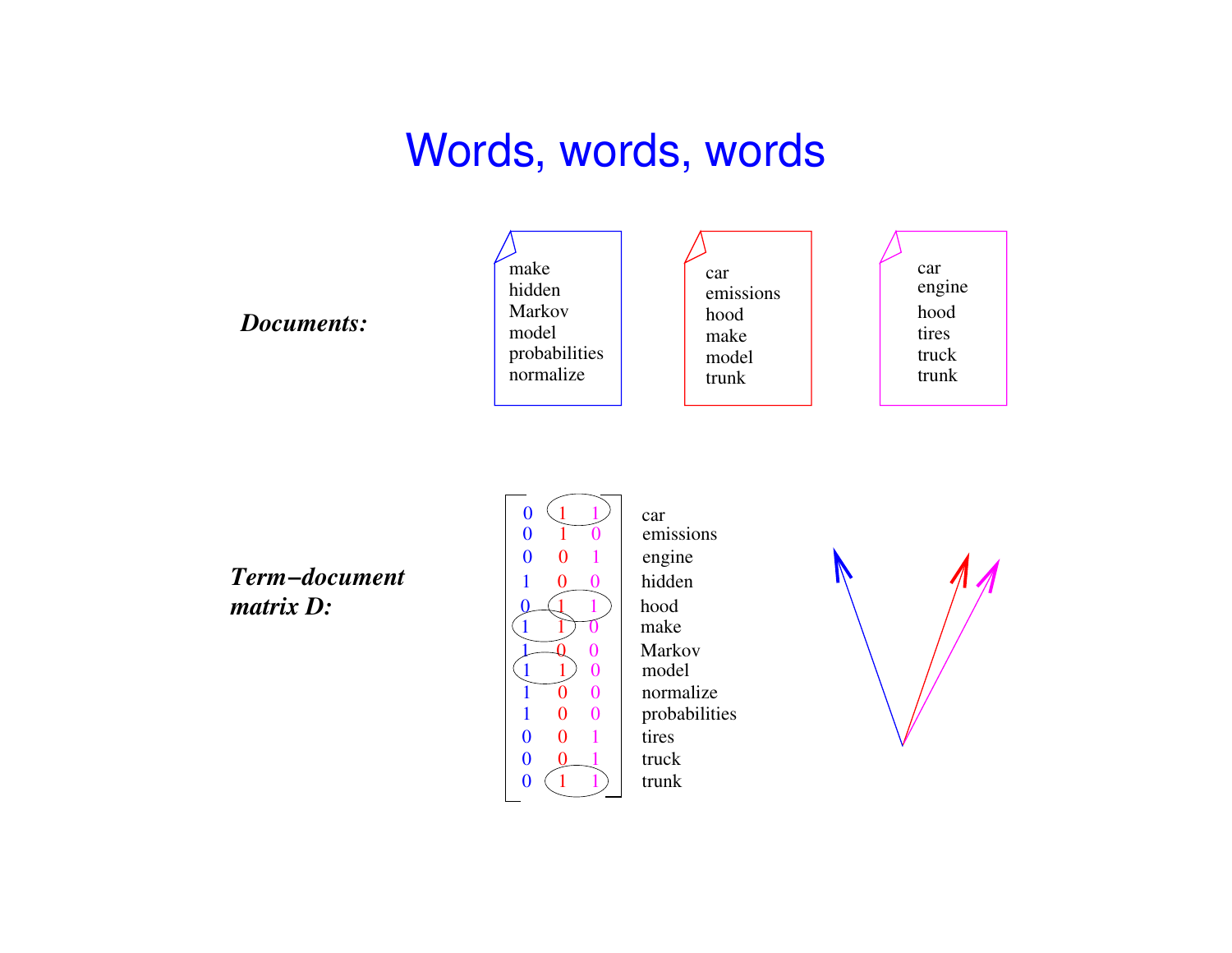## Problem: Synonymy

![](_page_4_Figure_1.jpeg)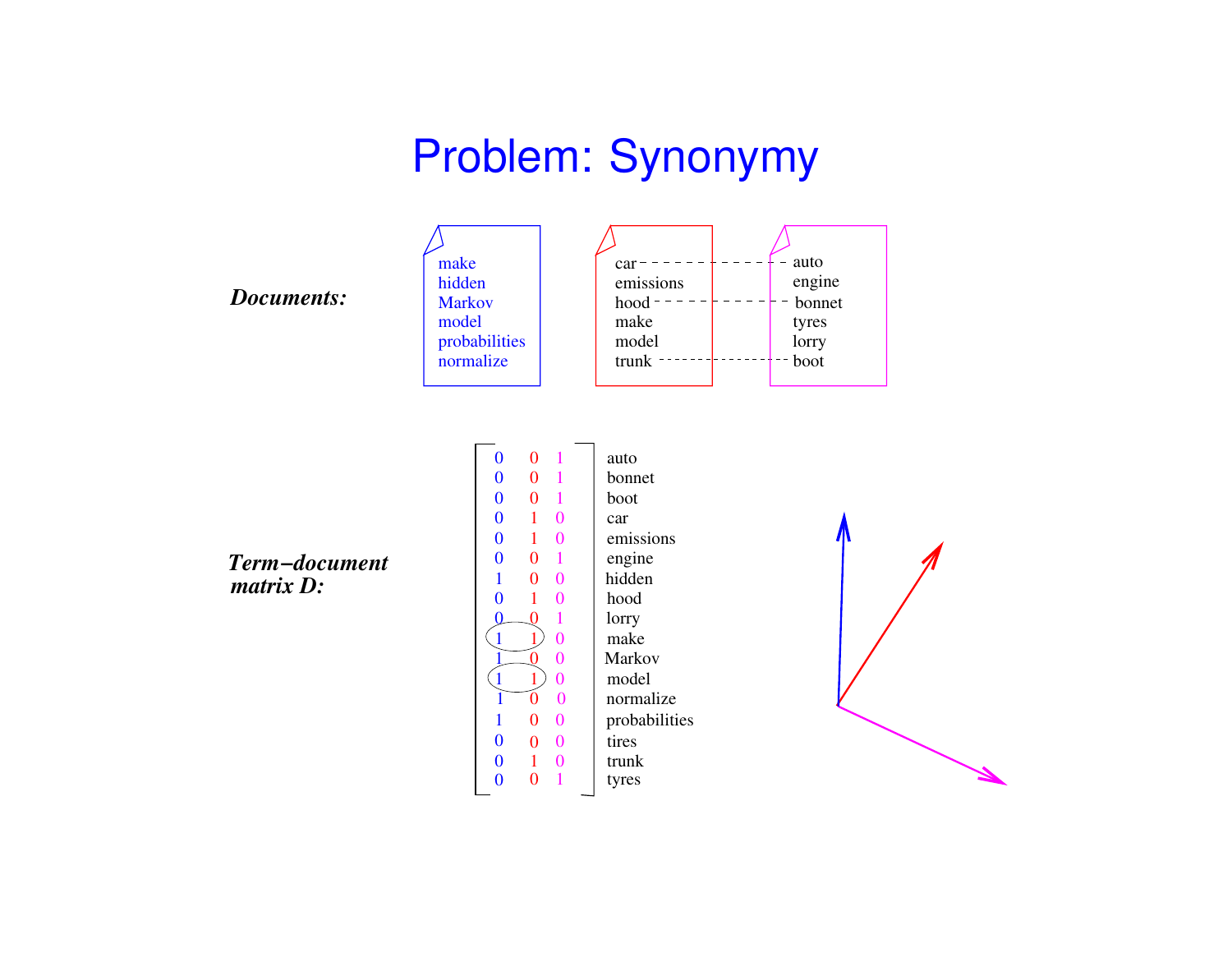# Approach: Subspace projection

Project the document vectors into <sup>a</sup> lower-dimensional subspace.

 $\triangleright$  Synonyms no longer correspond to orthogonal vectors, so topic and directionality may be more tightly linked.

Most popular choice: Latent Semantic Indexing Deerwester et al. (1990) has  $\sim$  2200 citations:

- Pick some number  $k$  that is smaller than the rank of the term-document matrix  $D_\cdot$
- $\bullet \,$  Compute the first  $k$  *left singular vectors*  $u_1, u_2, \ldots, u_k$  *of*  $D.$
- $\bullet \,\,$  Set  $\bf{D}'$  to the projection of  $\bf{D}$  onto  ${\rm span}({\bf u_1},{\bf u_2},\ldots,{\bf u_k}).$

Motivation:  $D^{\prime}$  is the two-norm-optimal rank- $k$  approximation to  $D$  (Eckart & Young, 1936).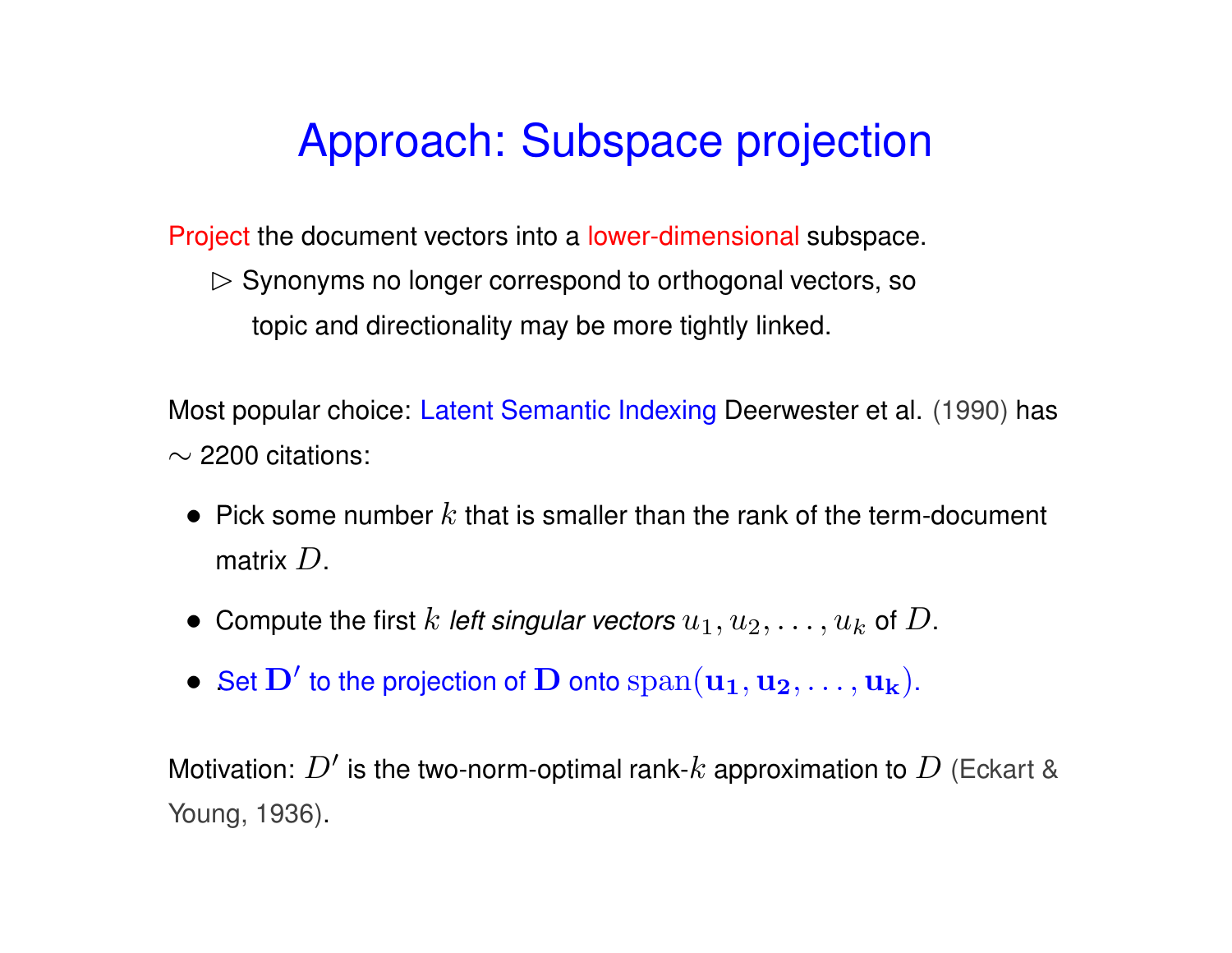### A geometric view

![](_page_6_Figure_1.jpeg)

![](_page_6_Picture_2.jpeg)

![](_page_6_Picture_3.jpeg)

document vectorsStart with

 Choose direction u maximizing projections

Compute  *residuals* (subtract projections)

![](_page_6_Picture_7.jpeg)

Repeat to get next <sup>u</sup> (orthogonal to previous  $\mathbf{u}_i$ 's)

That is, in each of  $k$  rounds, find  $u =$  $\alpha=\arg\max_{v:|v|=1}\sum_{j=1}^n|r_j|^2\cos^2(\angle(v,r_j))$  ("weighted average")

But, is the induced optimum rank- $k$  approximation to the original term-document matrix *also* the optimal representation of the documents? Results are mixed; e.g., Dumais et al. (1998).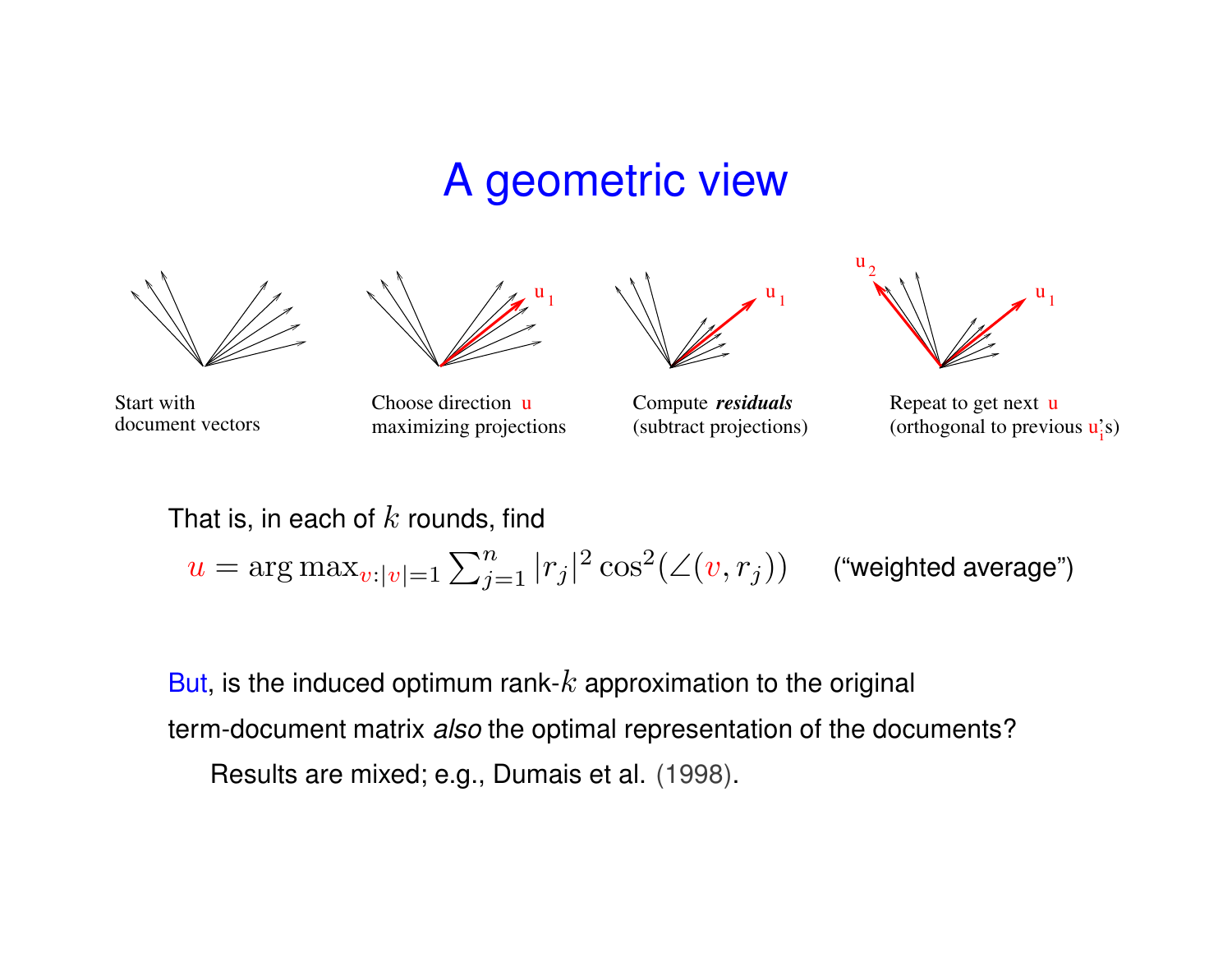### Arrows of outrageous fortune

Recall: in each of  $k$  rounds, LSI finds

 $u =$  $\lambda=\arg\max_{v:|v|=1}\sum_{j=1}^n|r_j|^2\cos^2(\angle(v,r_j))$ 

Problem: Non-uniform distributions of topics among documents

![](_page_7_Figure_4.jpeg)

Choose direction umaximizing projections

![](_page_7_Picture_6.jpeg)

Compute residuals

![](_page_7_Picture_8.jpeg)

Repeat to get next u (orthogonal to previous  $\mathbf{u}_i$ 's)

**dominant topics bias the choice**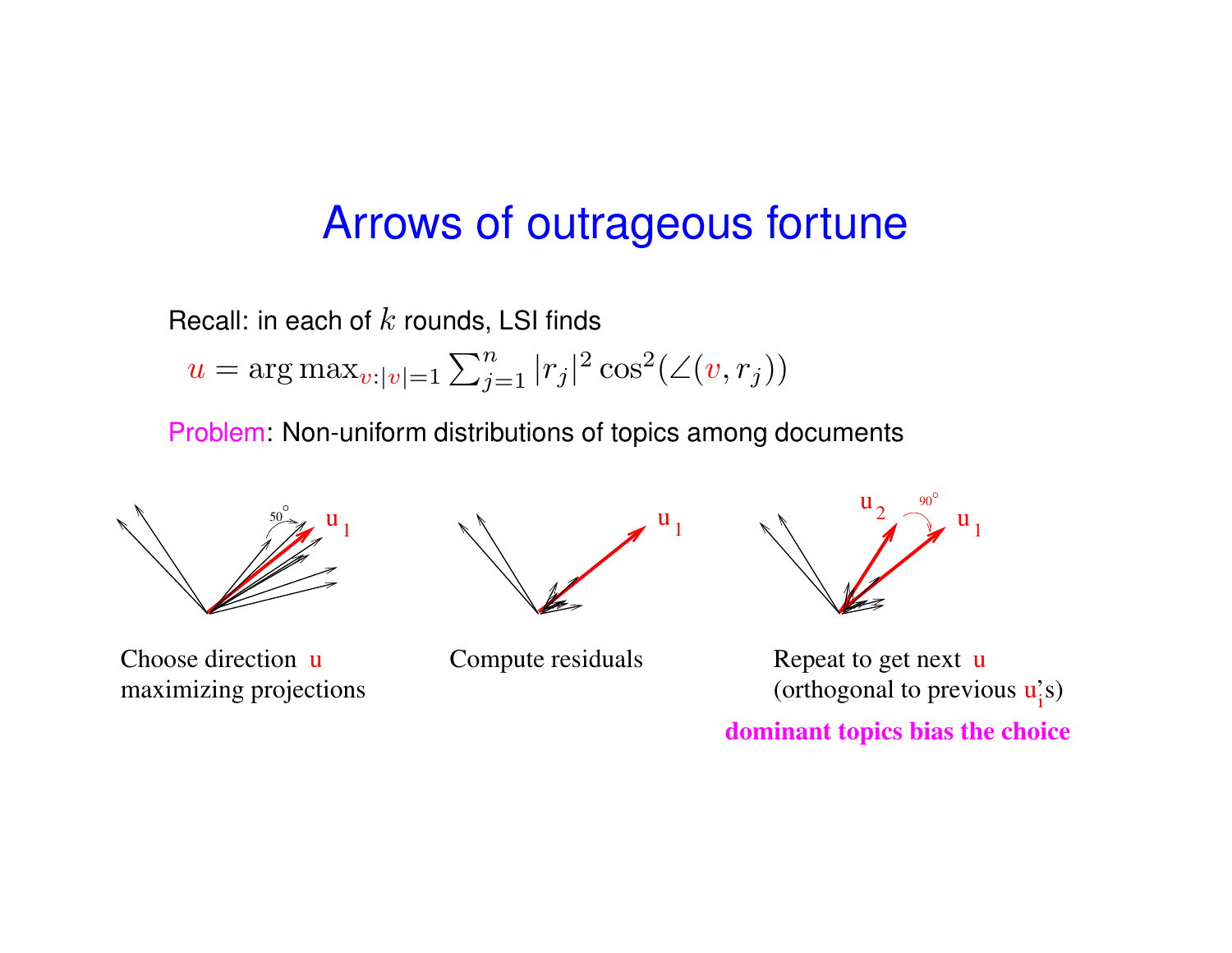## Gloss of main analytic result

![](_page_8_Figure_1.jpeg)

Under mild conditions, the distance between  $X^{LSI}$  and  $X^{optimal}$  is bounded by <sup>a</sup> function of the topic-document distribution's non-uniformity and other reasonable quantities, such as  $D$ 's "distortion".

Cf. analyses based on generative models (Story, 1996; Ding, 1999; Papadimitriou et al., 1997, Azar et al., 2001) and empirical comparison of  $X^{LSI}$  with an optimal subspace (Isbell and Viola, 1998).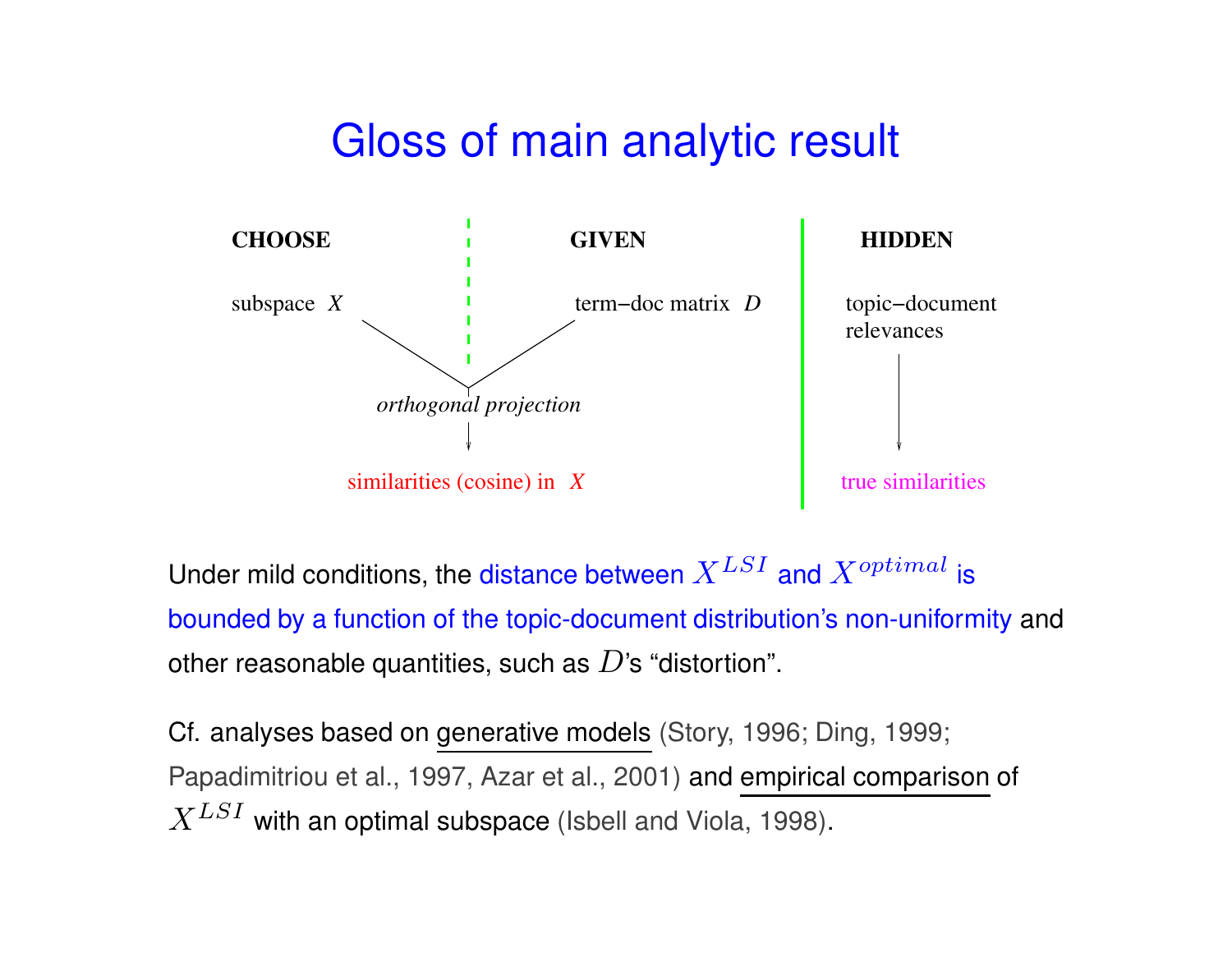### By indirections find directions out

Recall:  $u=\,$  $\lambda=\arg\max_{v:|v|=1}\sum_{j=1}^n|r_j|^2\cos^2(\angle(v,r_j))$ 

We can compensate for non-uniformity by re-scaling the residuals by the  $s$ th power of their length at each iteration:  $r_j \rightarrow |r_j|^s \cdot r_j$  (Ando, 2000).

![](_page_9_Figure_3.jpeg)

The **Iterative Residual Re-scaling** algorithm (IRR) estimates the (unknown) non-uniformity to *automatically* set the scaling factor s

Later work (Cristianini, Shawe-Taylor, & Lodhi 2002): supervised re-scaling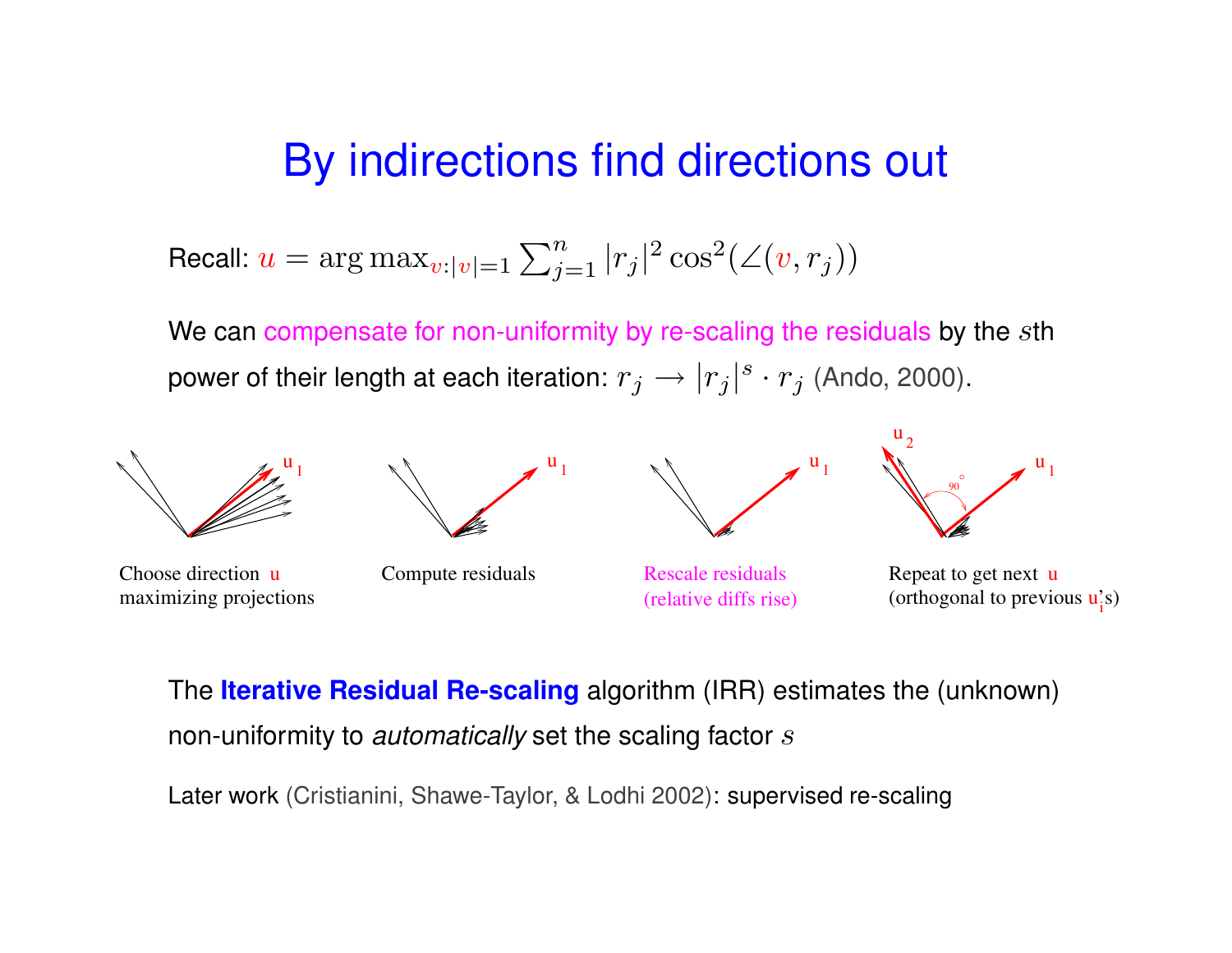## Experimental framework

We used TREC documents. Topic labels served as validation.

Stop-words removed; no term weighting.

Scoring function (*not* algorithm) requires single-topic documents.

Controlled distributions: we manually altered topic dominances to study their effects on LSI and IRR's performance.

 $\bullet\,$  For a set of  $k$  topics, for a sequence of increasingly non-uniform distributions, ten 50-document sets for each such distribution were created. (The subspace dimensionality was fixed at  $k$ .)

Uncontrolled distributions: we simulated retrieval results.

• For each keyword in <sup>a</sup> randomly-chosen set of 15, all documents containing that keyword were selected to create <sup>a</sup> document set.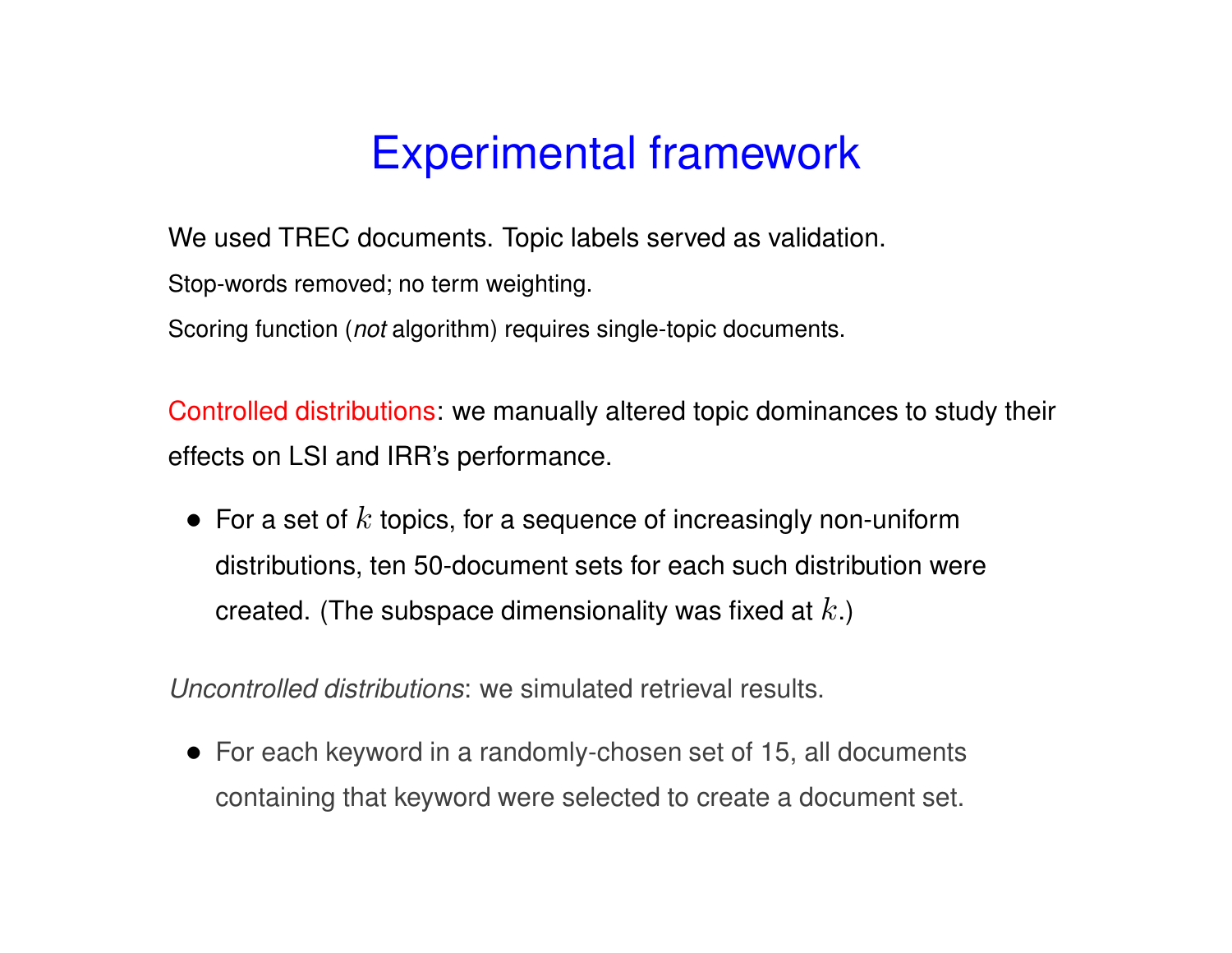![](_page_11_Figure_0.jpeg)

Each point: average over 10 different datasets of the given non-uniformity.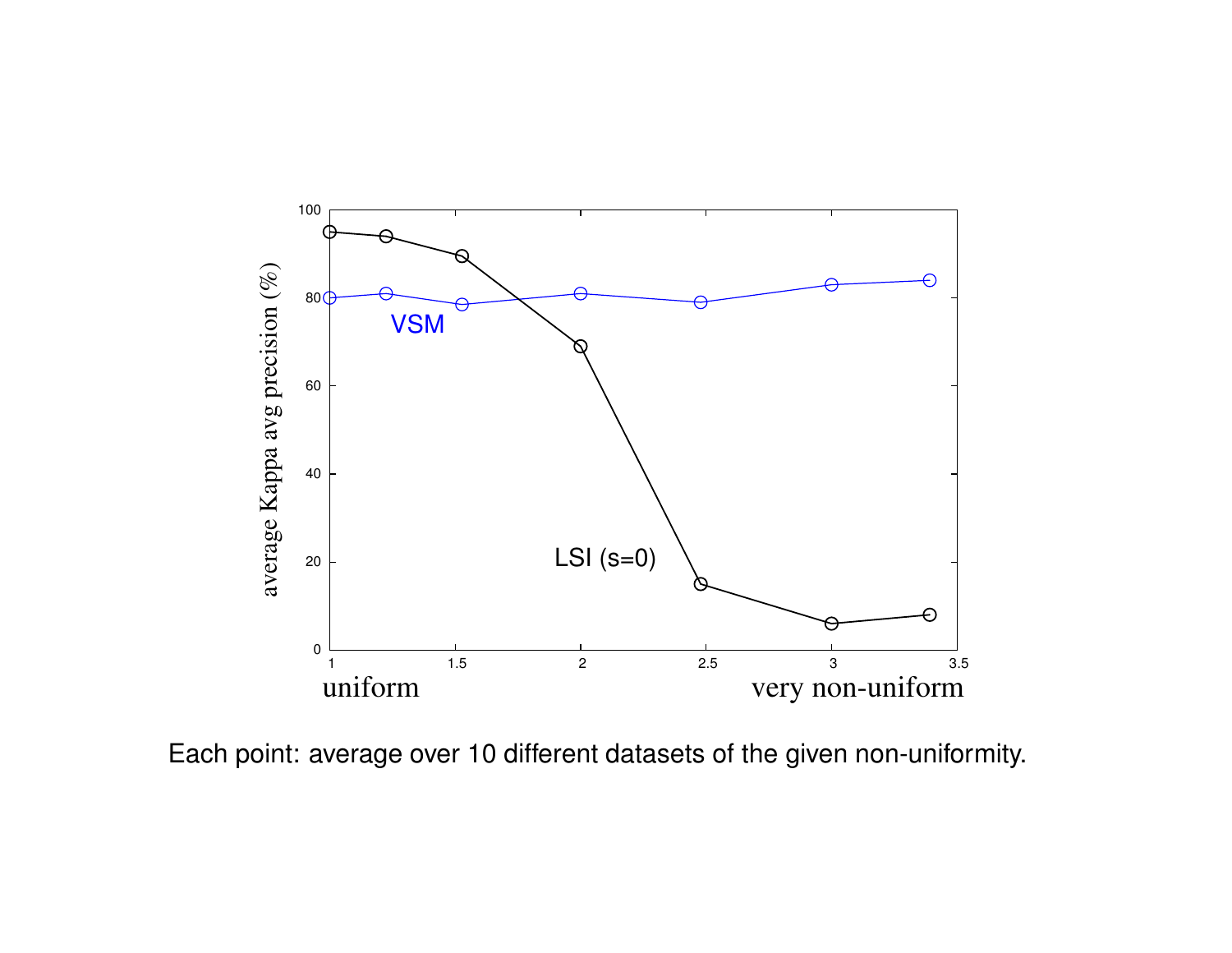![](_page_12_Figure_0.jpeg)

Each point: average over 10 different datasets of the given non-uniformity.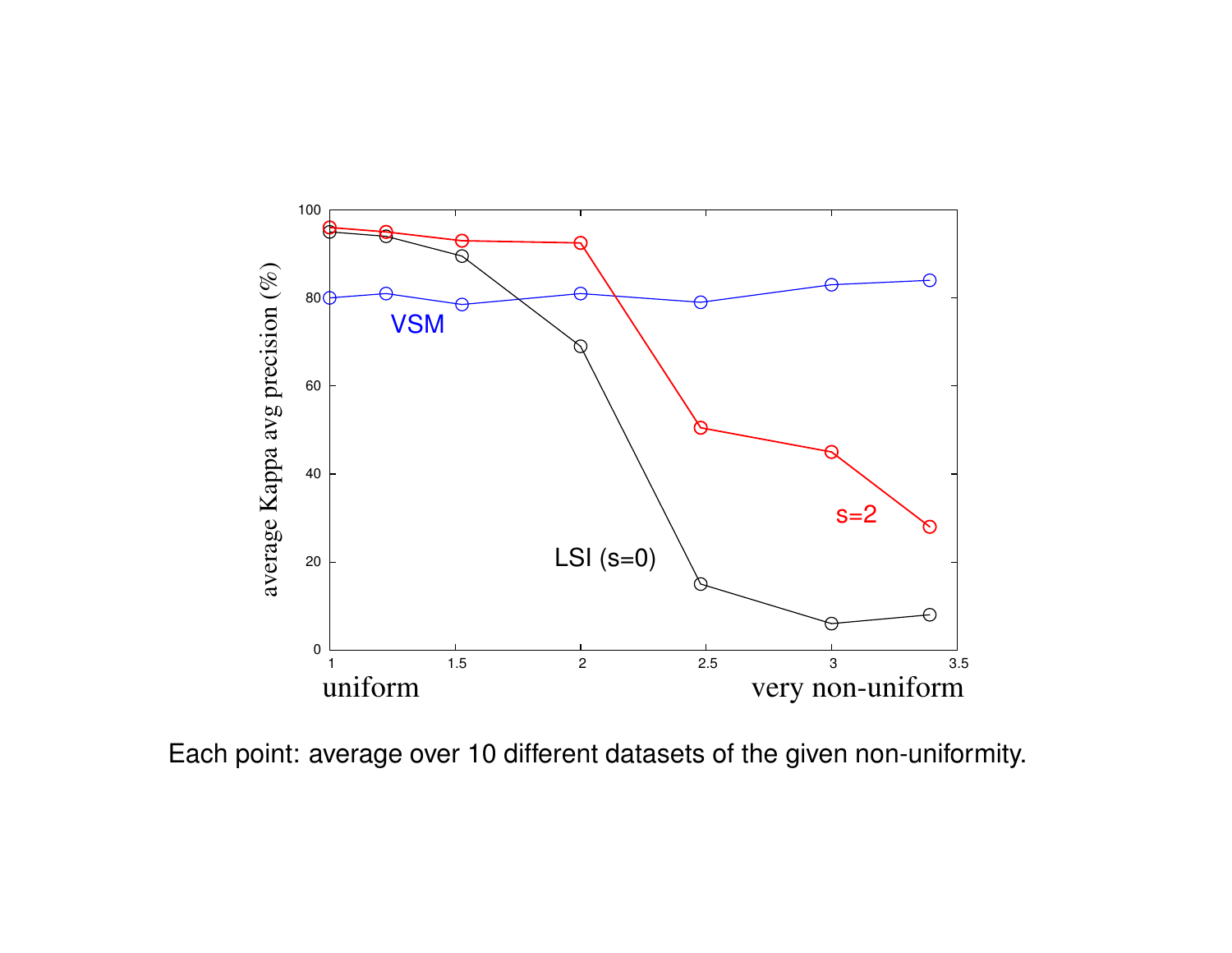![](_page_13_Figure_0.jpeg)

Each point: average over 10 different datasets of the given non-uniformity.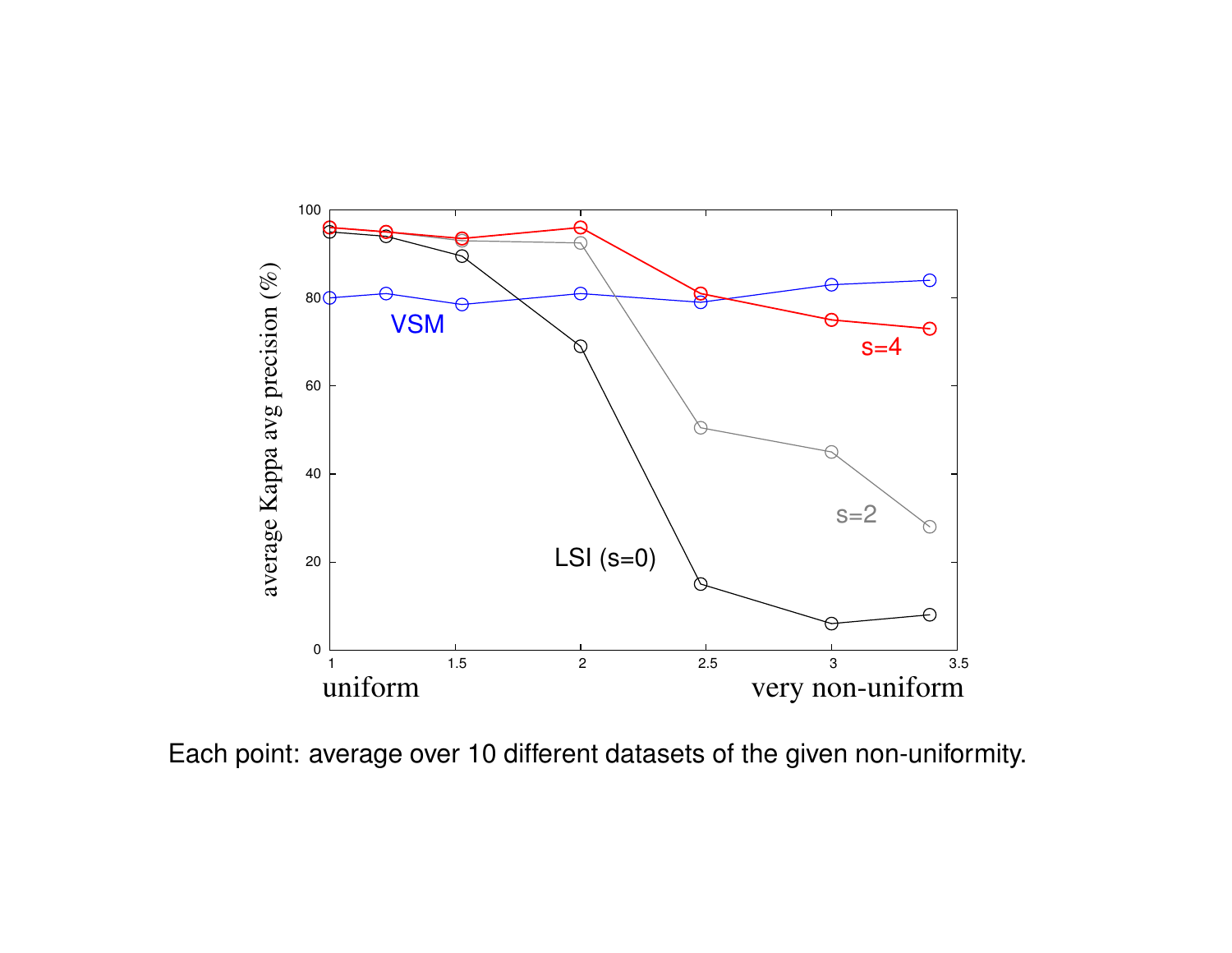![](_page_14_Figure_0.jpeg)

Each point: average over 10 different datasets of the given non-uniformity.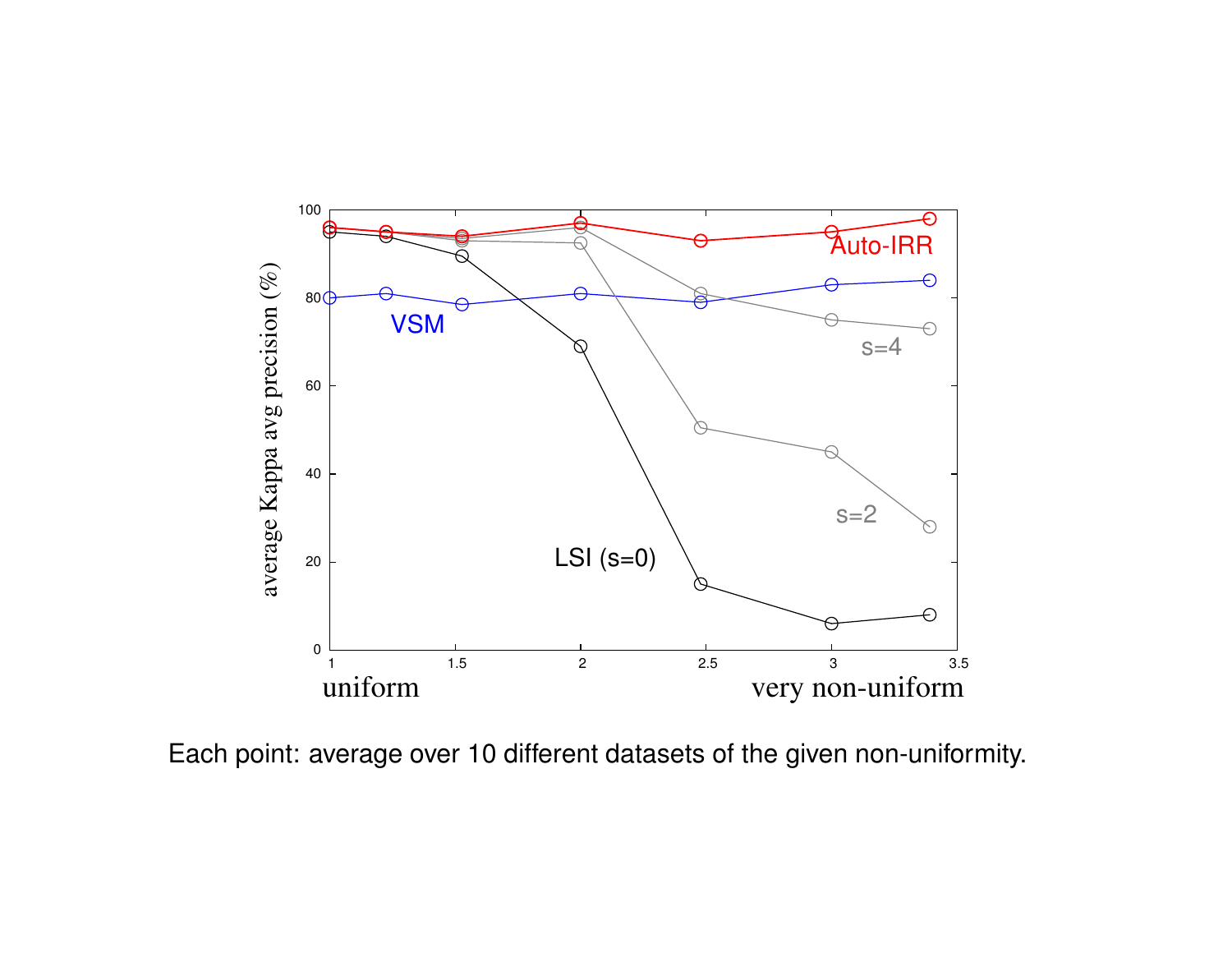![](_page_15_Figure_0.jpeg)

Each point: average over 10 different datasets of the given non-uniformity.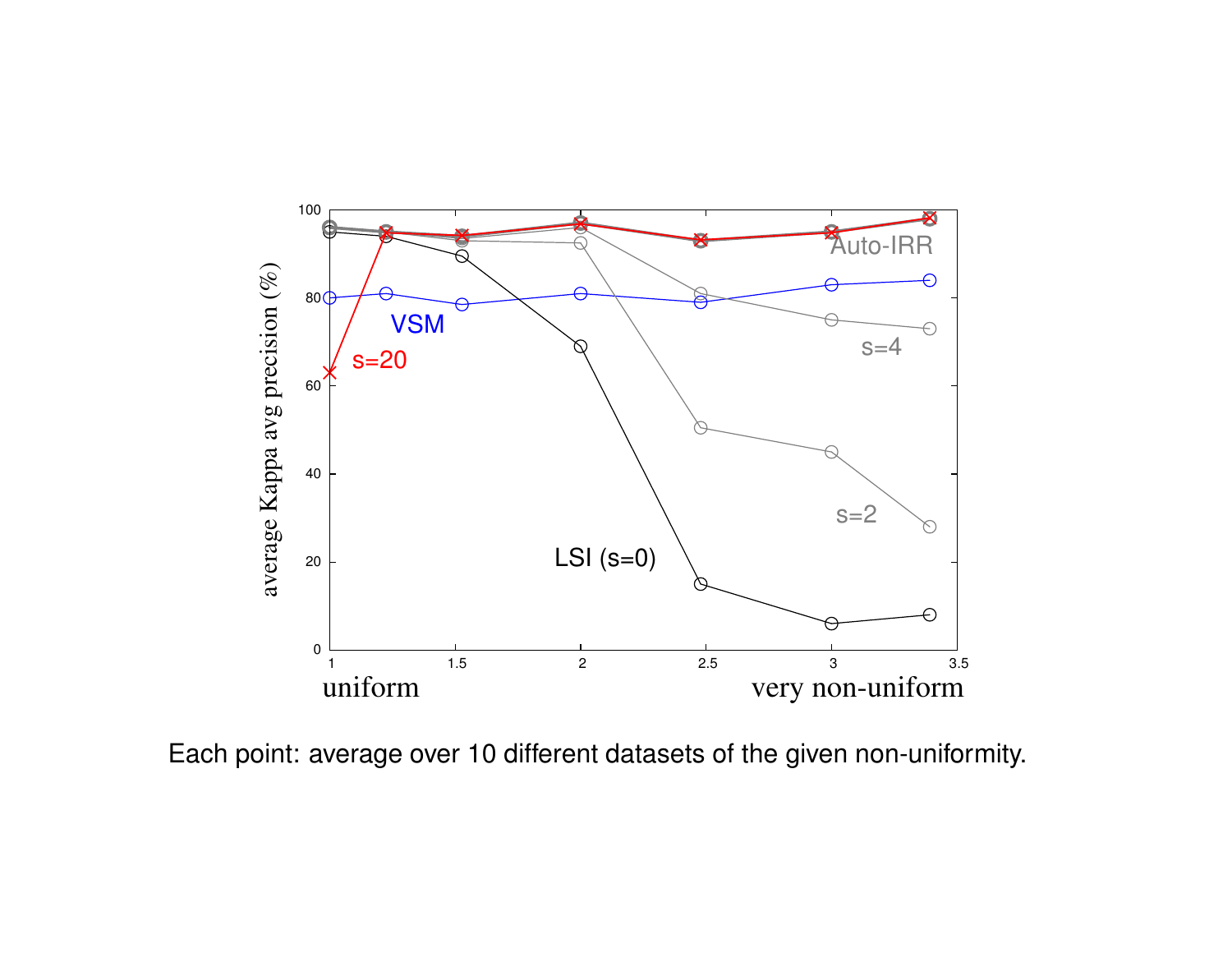### Clustering results

![](_page_16_Figure_1.jpeg)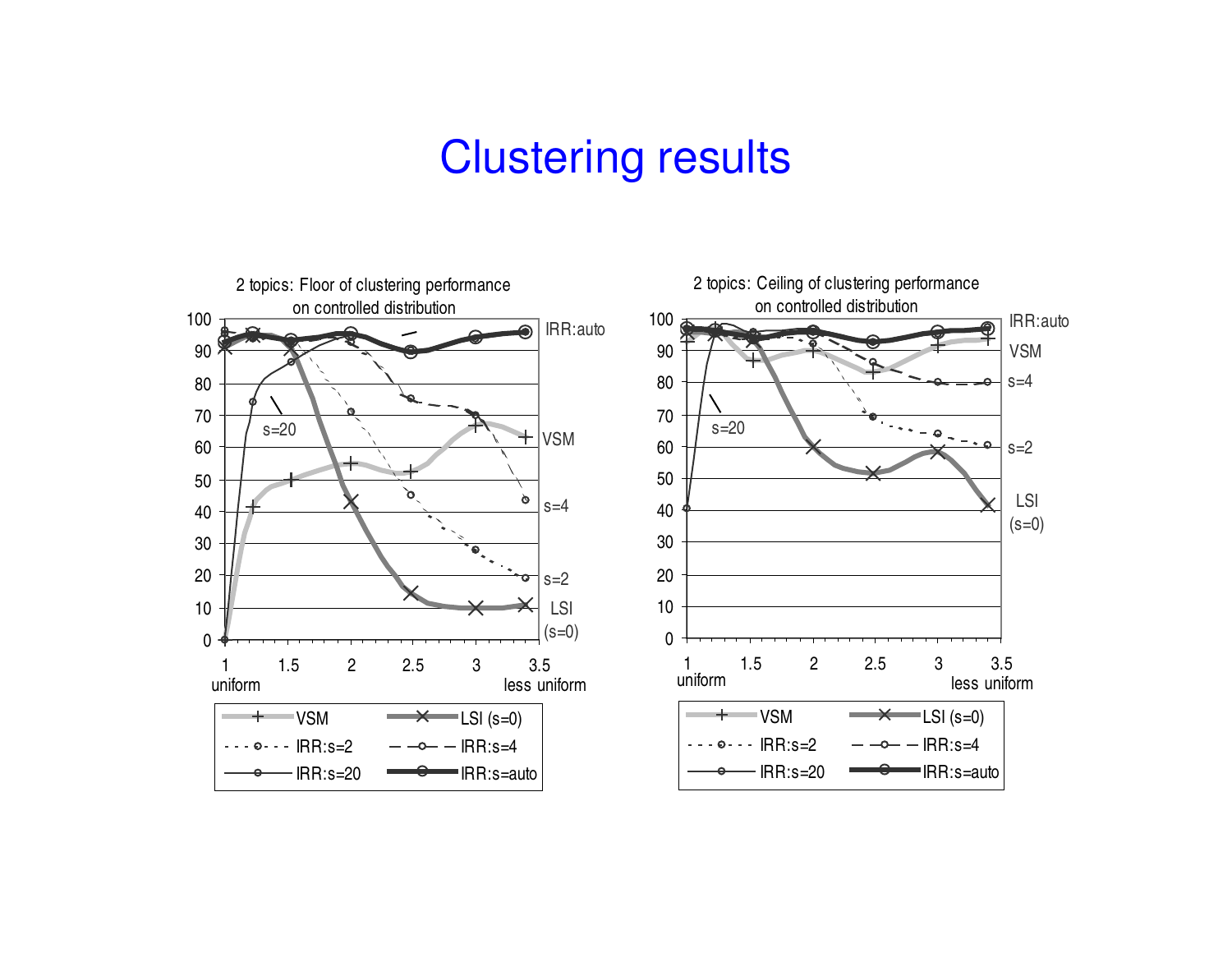### **Act II: Nothing either good or bad, but thinking makes it so**

We've just explored improving text categorization based on *topic*.

An interesting alternative: sentiment polarity — an author's overall opinion towards his/her subject matter ("thumbs up" or "thumbs down").

Applications include:

- providing summaries of reviews, feedback, blog posts, and surveys
- organizing opinion-oriented text for IR or question-answering systems

General sentiment analysis is the computational treatment of subjective or opinionated text (Wiebe 1994; Das & Chen 2001; Pang, Lee & Vaithyanathan 2002; Turney 2002; Dave, Lawrence & Pennock 2003; Yu & Hatzivassiloglou 2003); applications include generation (Inkpen, Feiguina & Hirst 2005) and medical informatics (Niu, Zhu, Li, & Hirst 2005).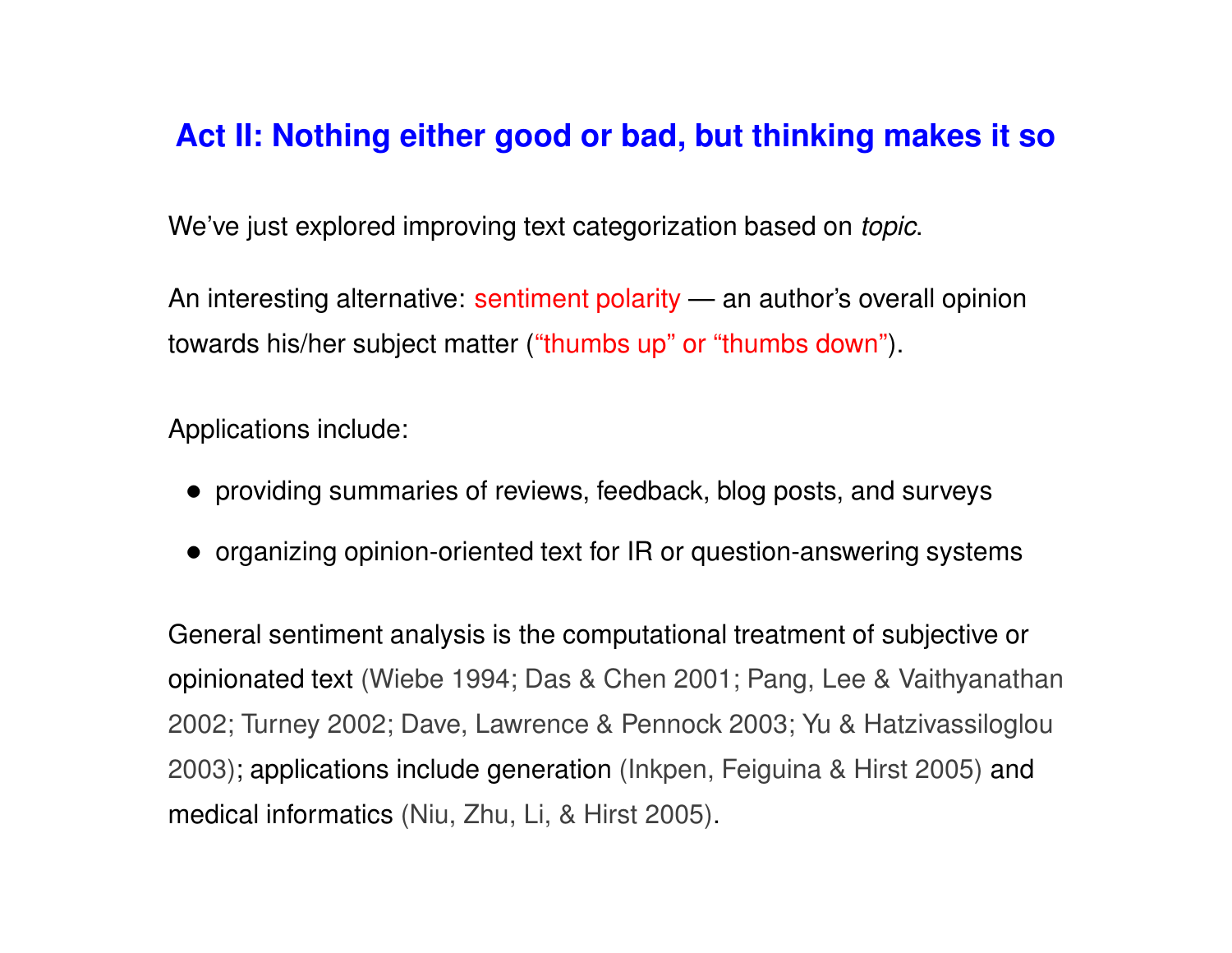### More matter, with less art

State-of-the-art methods using bag-of-words-based feature vectors have proven less effective for sentiment classification than for topic-based classification (Pang, Lee, and Vaithyanathan, 2002).

- This laptop is <sup>a</sup> great deal.
- A great deal of media attention surrounded the release of the new laptop.
- If you think this laptop is <sup>a</sup> great deal, I've got <sup>a</sup> nice bridge you might be interested in.
- This film should be brilliant. It sounds like a great plot, the actors are first grade, and the supporting cast is good as well, and Stallone is attempting to deliver <sup>a</sup> good performance. However, it can't hold up.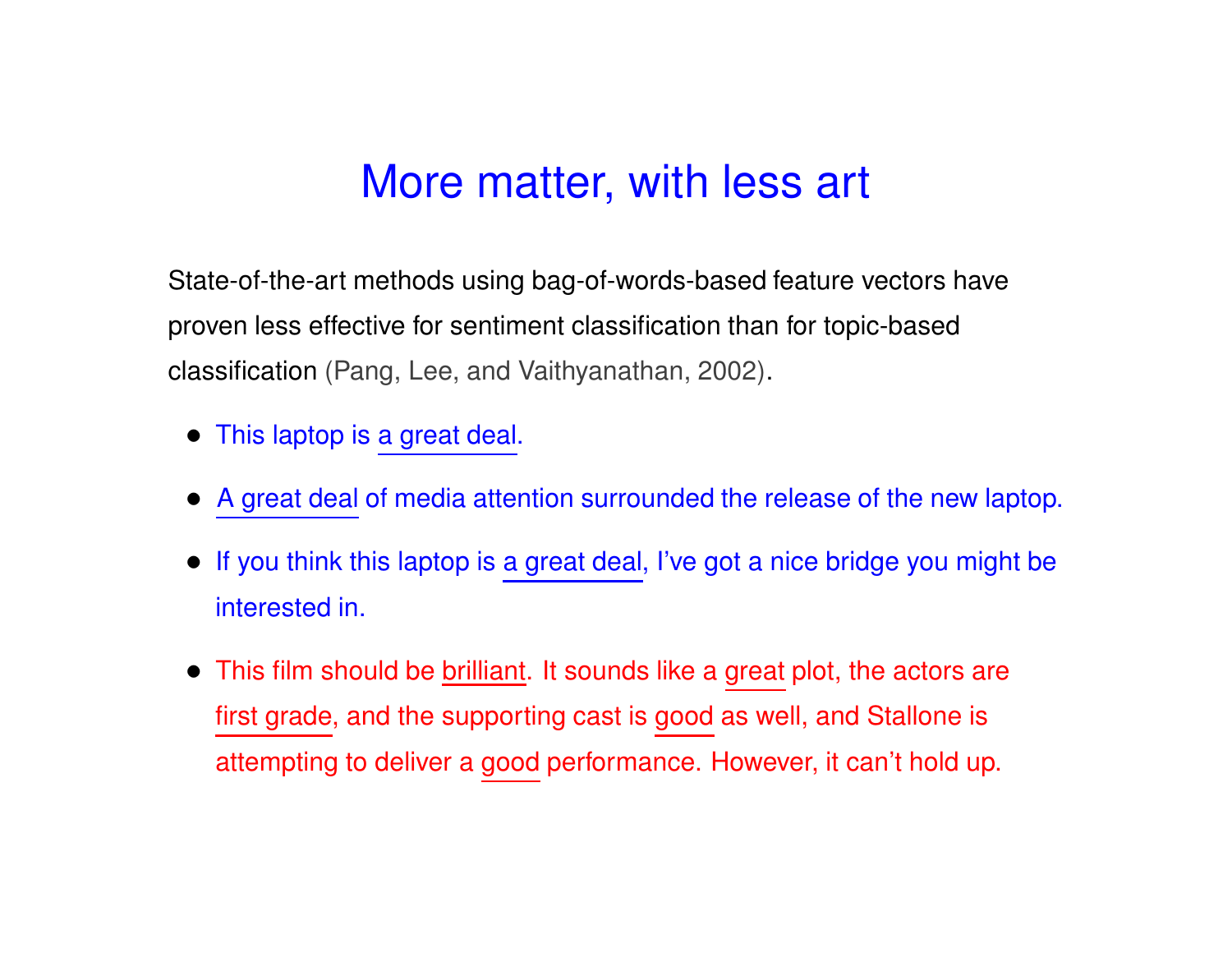From:  $\langle$ somebody@cs.somewhere.edu $\rangle$ Date: Thu, 8 Sep 2005 08:47:03 -0400 Subject: FW: [Colloquium-l] Reminder - Lillian Lee speaks TODAY

[snip]

The topic sounds very interesting. Frankly, I'm skeptical! And I bet your analysis won't figure that out just from this email, either...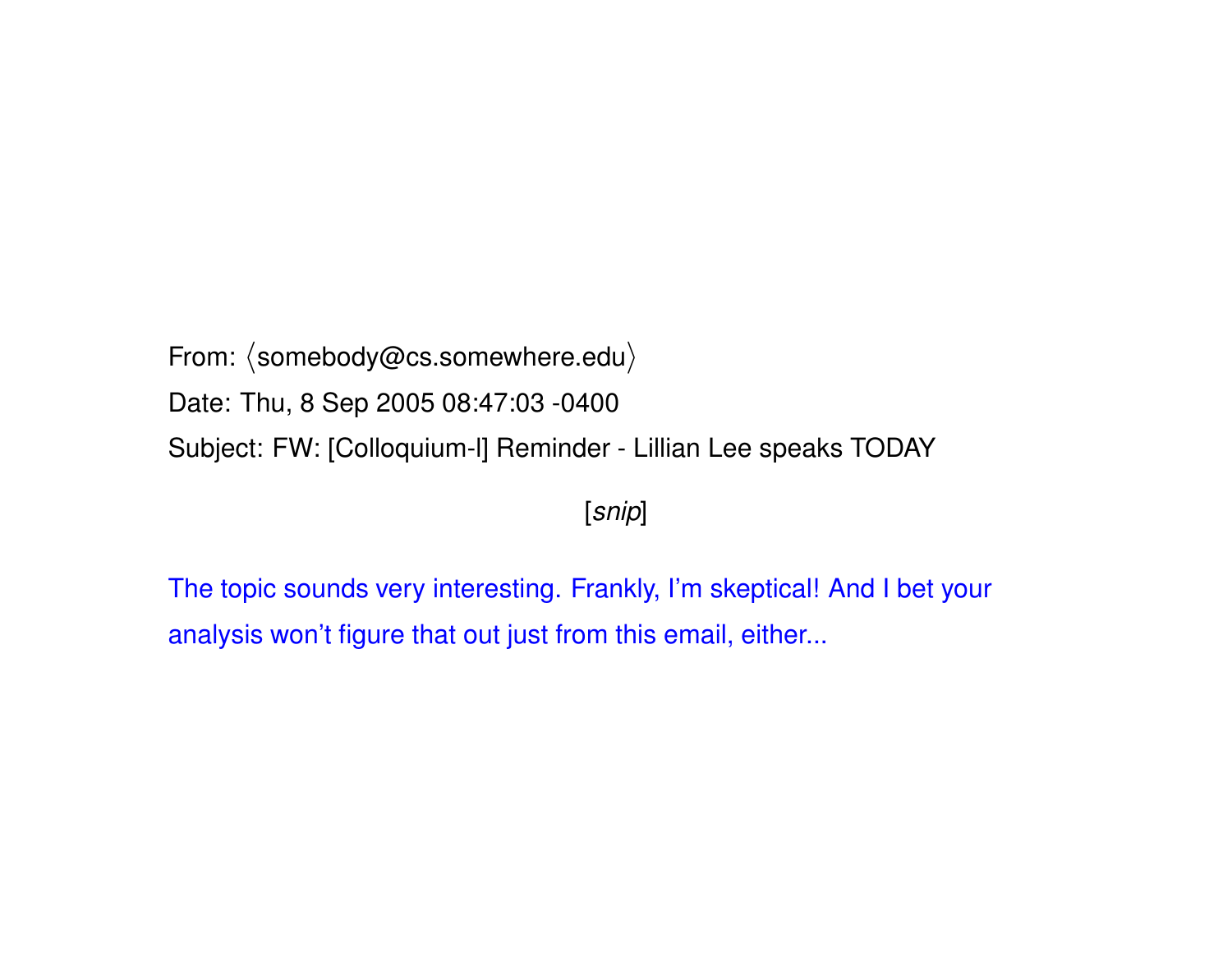## Brevity is the soul of wit

We propose employing sentiment summarization on reviews:

- 1. Identify and retain only the *subjective* sentences.
- 2. Classify the induced subjectivity extract instead of the full review.

This yields another classification problem (on sentences as subjective or objective), but some advantages are:

- objective portions, such as background material or plot descriptions, may contain misleading text ("A great deal of media attention ...")
- users can use the extracts as summaries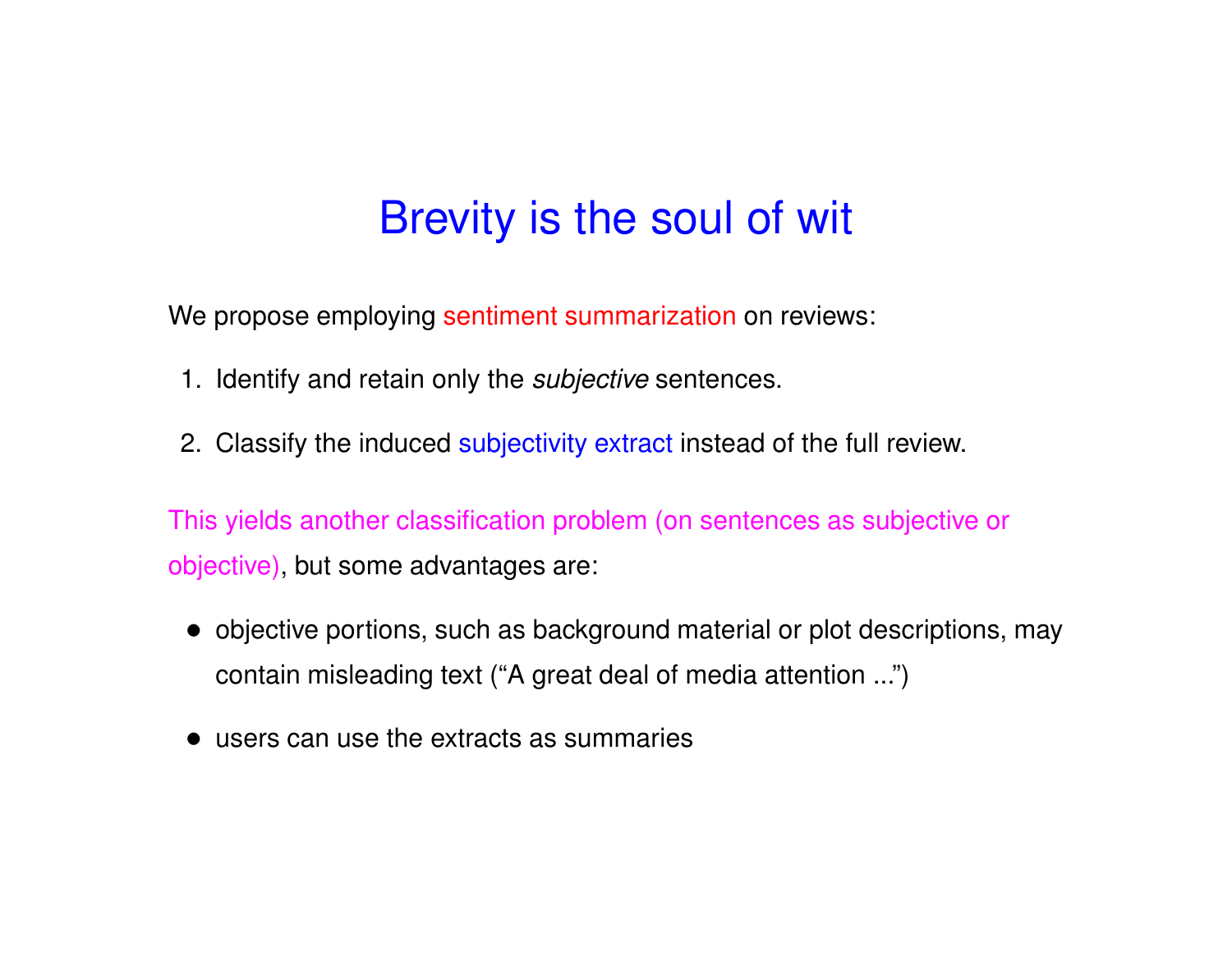### Incorporating sentence relationships

Example: Two sentences that are close together tend to have the same subjectivity status, unless separated by paragraph boundaries.

Given instances  $x_1, \ldots, x_n$ , labels  $C_1$  and  $C_2$ , and (non-negative) ...

- $\bullet \;$  individual class-preference scores for each  $x_i$  for each  $C_k$ , and
- $\bullet \ \textbf{\textcolor{red}{association}}$  scores for each  $(x_i, x_j)$  pair,

we desire <sup>a</sup> labeling that minimizes

$$
\sum_{x \in C_1} ind_2(x) + \sum_{x \in C_2} ind_1(x) + \sum_{\substack{x_i \in C_1, \\ x_k \in C_2}} assoc(x_i, x_k),
$$

or, equivalently, maximizes each  $x_i$ 's individual net happiness with its assigned class and with its class-mates.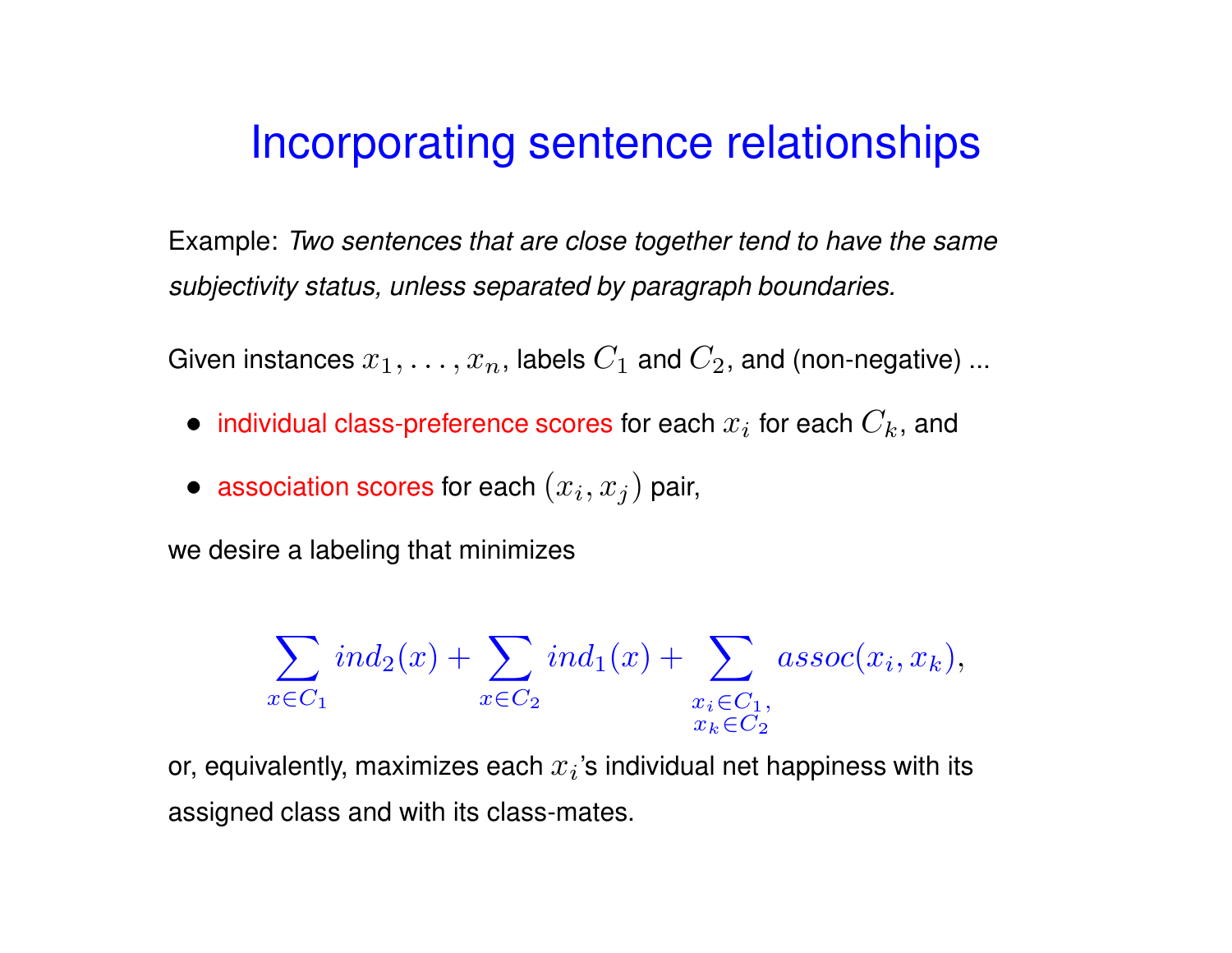### Graph formulation and minimum cuts

![](_page_22_Figure_1.jpeg)

Each labeling corresponds to a partition, or <mark>cut</mark>, whose cost is the sum of weights of edges with endpoints in different partitions (for symmetric assoc.).

Using network-flow techniques, computing the minimum cut...

- takes polynomial time, worst case, and little time in practice (Ahuja, Magnanti, & Orlin, 1993)
- special case: finding the maximum <sup>a</sup> posteriori labeling in <sup>a</sup> Markov random field (Besag 1986; Greig, Porteous, & Seheult, 1989)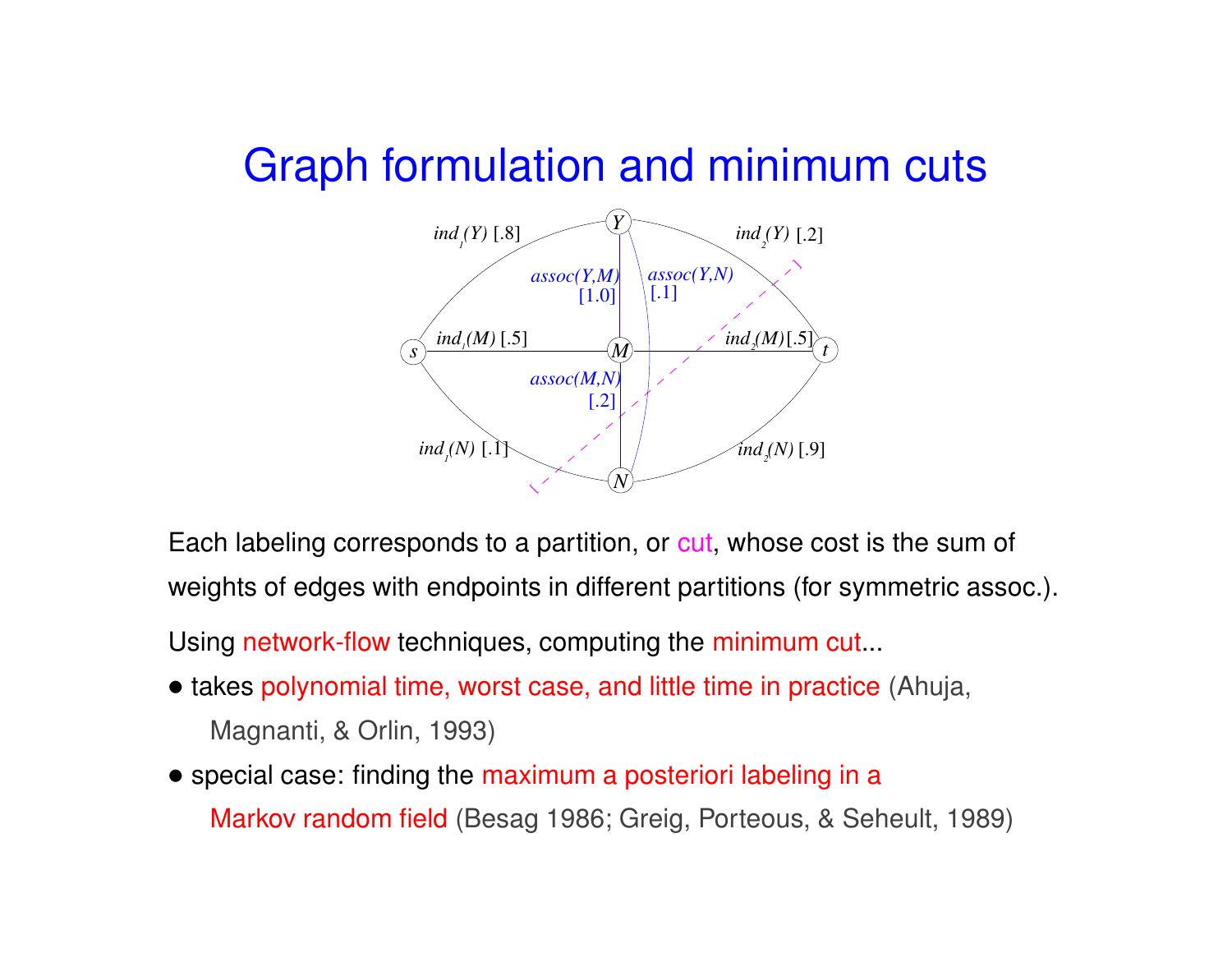## Related work

Previous applications of the min-cut paradigm: vision (Greig, Porteous, &Seheult, 1989; Boykov, Veksler, & Zabih, 1999; Boykov & Huttenlocher, 1999; Kolmogorov & Zabih, 2002; Raj & Zabih, 2005); computational biology (Kleinberg 1999; Xu, Xu, & Gabow, 2000; Aspnes et al, 2001); Web mining (Flake, Lawrence, & Giles, 2000); learning with unlabeled data (Blum & Chawla 2001)

Later applications of minimum-cut-based methods in NLP: sentiment analysis (Pang & Lee 2005; Agarwal & Bhattacharyya 2005; Thomas, Pang, & Lee 2006), generation (Barzilay & Lapata 2005)

Examples of other methods incorporating relationship information: Graph partitioning (Shi & Malik, 1997; Bansal, Blum, & Chawla, 2002; Joachims, 2003; Malioutov & Barziley 2006) probabilistic relational models and related "collective classification" formalisms (Friedman et al., 1999; Lafferty, McCallum, & Pereira 2001; Neville and Jensen, 2003; Taskar et al. 2004)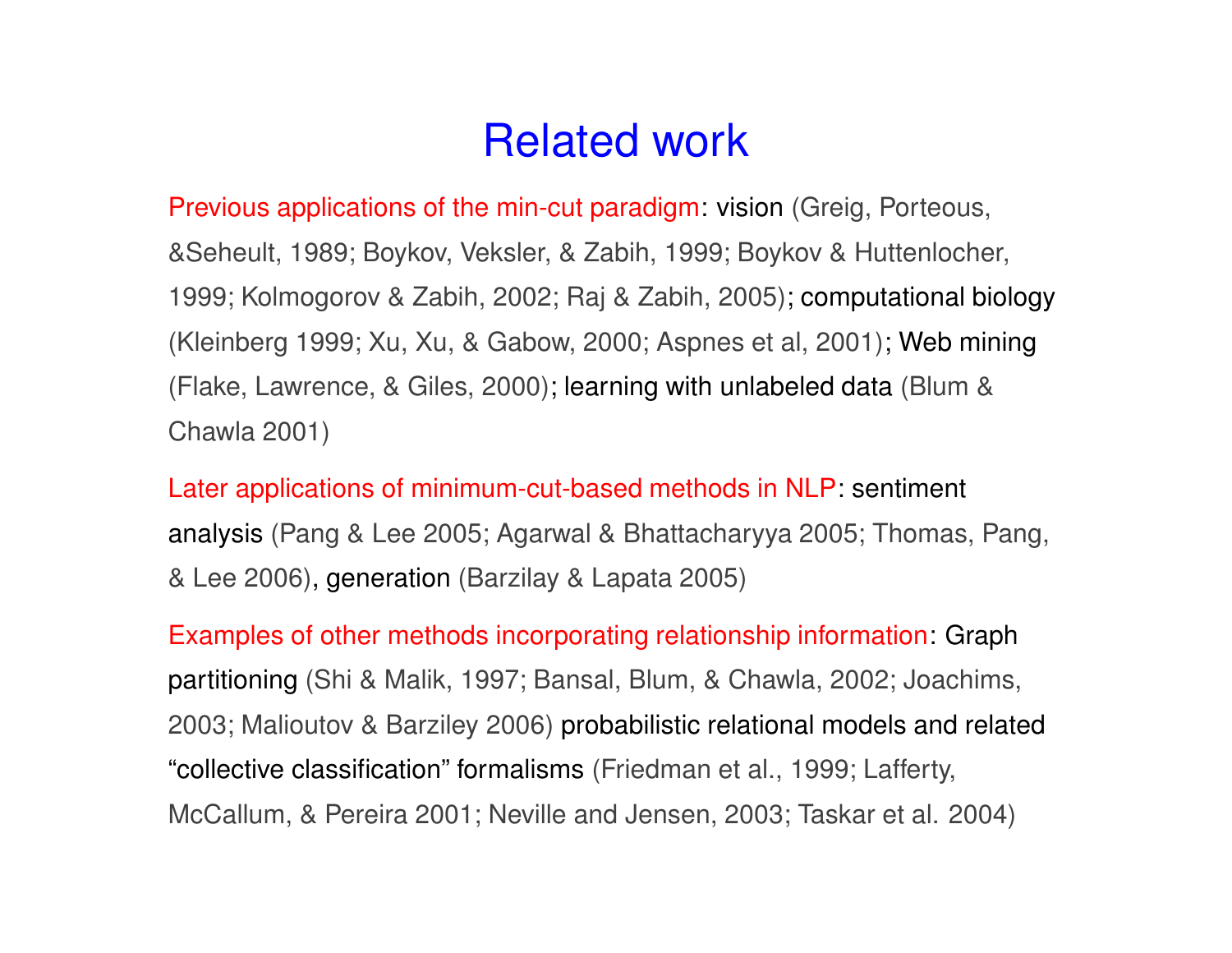# Evaluation framework

Data:

- 1000 positive and 1000 negative reviews from the IMDb, pre-2002  $\triangleright$  True labels extracted from rating info (e.g., " $\star$  out of  $\star\star\star\star$ ")
- 5000 subjective sentences: "snippets" from Rotten Tomatoes, post-2001
- 5000 objective sentences: IMDb plot-summary sentences, post-2001

See http://www.cs.cornell.edu/people/pabo/movie-review-data .

All results: ten-fold cross-validation average performance; paired t-test for significance testing.

(The extract classifiers and individual-score sentence classifiers (Naive Bayes and SVMs for both) were trained; we left association-score parameter selection for future work.)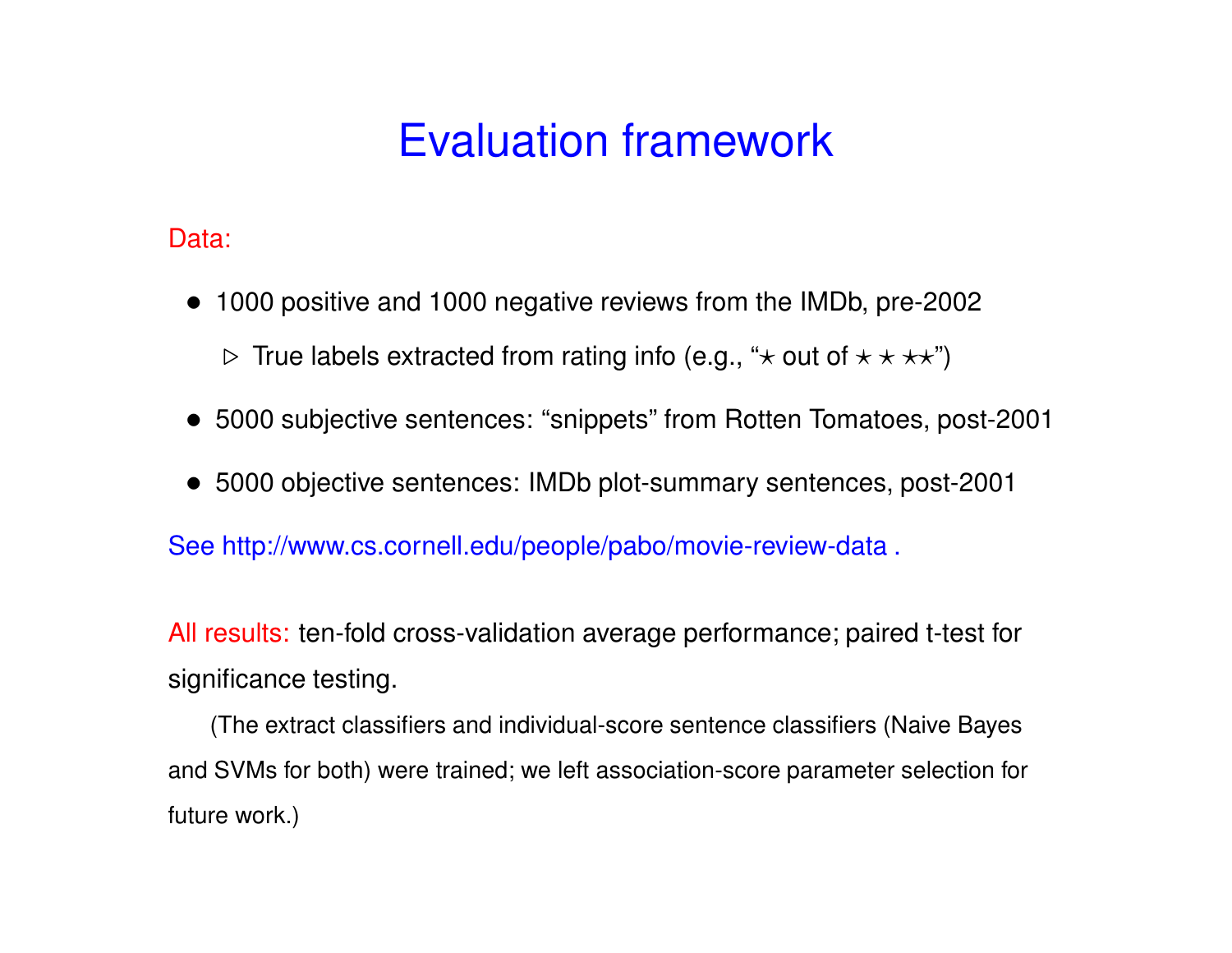## (One set of) summarization results

![](_page_25_Figure_1.jpeg)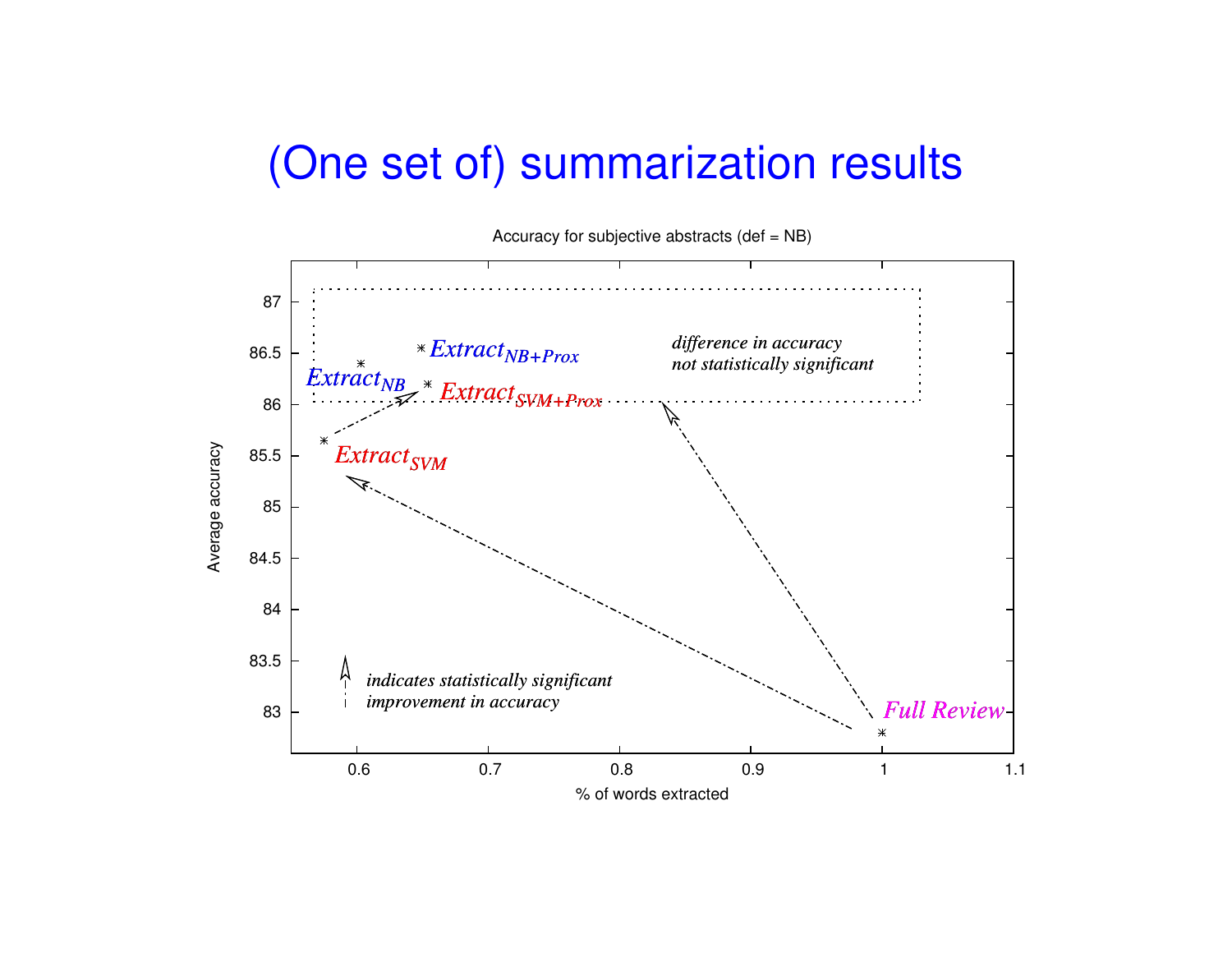### (One set of) "top <sup>n</sup>"-sentence results

![](_page_26_Figure_1.jpeg)

Shortest review: "This film is extraordinarily horrendous and I'm not going to waste any more words on it".